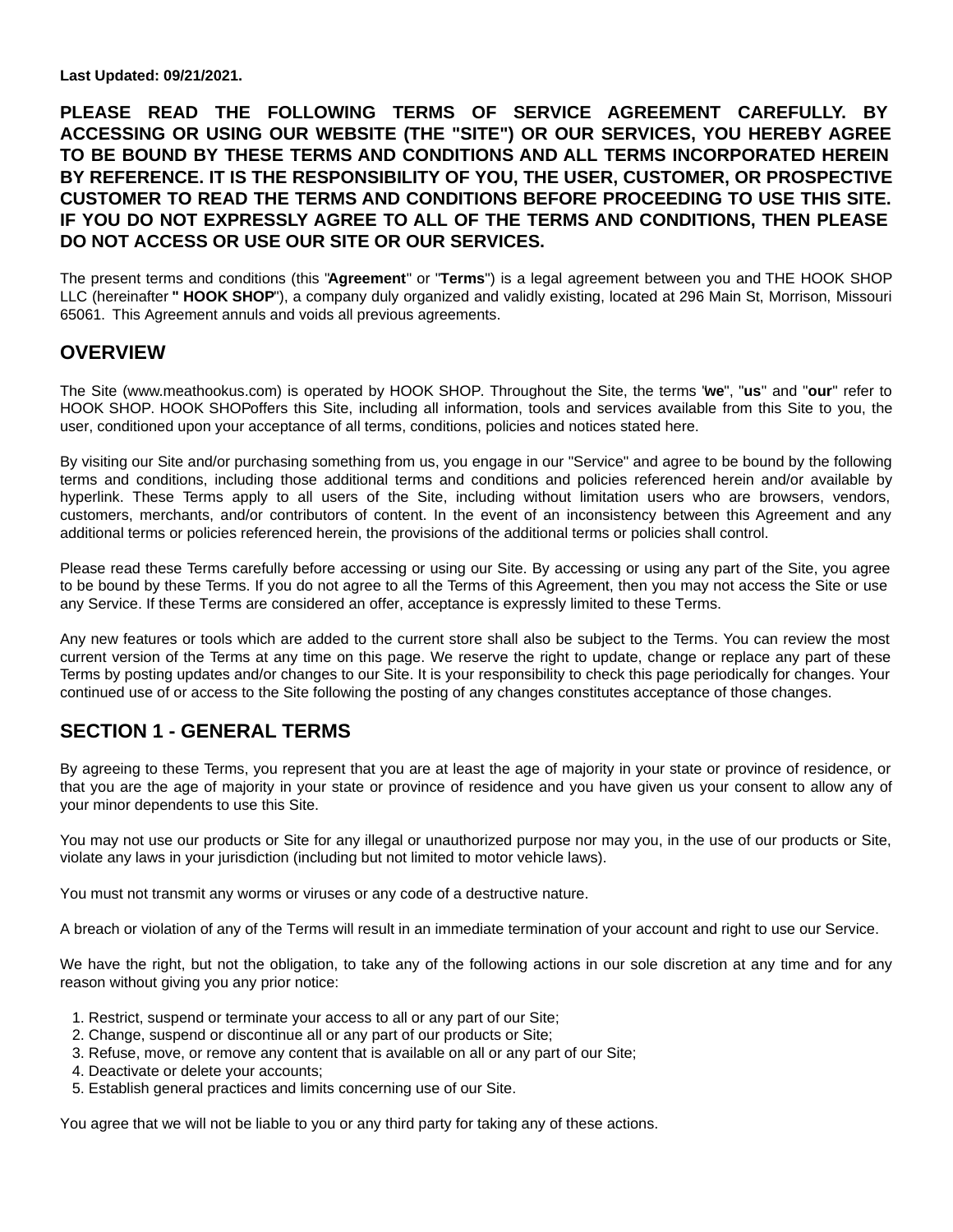You understand and agree that our Site may include communications such as service announcements and administrative or legal notices from us. Please note that you cannot opt out of receiving these notices.

You understand that your content (not including credit card information), may be transferred unencrypted and involve (a) transmissions over various networks; and (b) changes to conform and adapt to technical requirements of connecting networks or devices. Credit card information is always encrypted during transfer over networks.

You agree not to reproduce, duplicate, copy, sell, resell or exploit any portion of the Site, use of the Site, or access to the Site or any contact on the Site, without express written permission by us.

You may not modify, publish, transmit, reverse engineer, participate in the transfer or sale, create derivative works, or in any way exploit any of the content, in whole or in part, found on the Site. HOOK SHOPcontent is not for resale. Use of the Site does not entitle users to make any unauthorized use of any protected content, and in particular you will not delete or alter any proprietary rights or attribution notices in any content. You will use protected content solely for your personal use, and will make no other use of the content without the express written permission of HOOK SHOP and the copyright owner. You agree that you do not acquire any ownership rights in any protected content. We do not grant you any licenses, express or implied, to the intellectual property of HOOK SHOP or our licensors except as expressly authorized by these Terms.

# **SECTION 2 - CREATING AN ACCOUNT**

Once you create an account with us, you are registered on the HOOK SHOP Site. The terms "member," "membership," and "account" all refer to this registration as a member on HOOK SHOP's Site. If you are merely surfing or browsing through the Site and have not yet created an account, your use of the Site is still subject to this Agreement; if you do not agree to this Agreement, do not use the Site.

When you create an account, you will provide a unique username and email. We will also ask you to create a password. Because any activities that occur under your username or password are your responsibility it is important for you to keep your username and/or password secure. You may not assign or otherwise transfer your account to any other person or entity. You acknowledge that HOOK SHOP is not responsible for third party access to your account that results from theft or misappropriation of your account. Notify us immediately if you believe that someone has used your username, email, or password without your authorization.

Furthermore, the registering party hereby acknowledges, understands and agrees to:

a) furnish factual, correct, current and complete information with regards to yourself as may be requested by the data registration process, and

b) maintain and promptly update your registration and profile information in an effort to maintain accuracy and completeness at all times.

If anyone knowingly provides any information of a false, untrue, inaccurate or incomplete nature, THE HOOK SHOP LLC will have sufficient grounds and rights to suspend or terminate the member in violation of this aspect of the Agreement, and as such refuse any and all current or future use of THE HOOK SHOP LLC Services, or any portion thereof.

# **SECTION 3 - CONDUCT**

As a user or member of the Site, you herein acknowledge, understand and agree that all information, text, software, data, photographs, music, video, messages, tags or any other content, whether it is publicly or privately posted and/or transmitted, is the expressed sole responsibility of the individual from whom the content originated. In short, this means that you are solely responsible for any and all content posted, uploaded, emailed, transmitted or otherwise made available by way of the HOOK SHOP Services, and as such, we do not quarantee the accuracy, integrity or quality of such content. It is expressly understood that by use of our Services, you may be exposed to content including, but not limited to, any errors or omissions in any content posted, and/or any loss or damage of any kind incurred as a result of the use of any content posted, emailed, transmitted or otherwise made available by HOOK SHOP.

Furthermore, you herein agree not to make use of THE HOOK SHOP LLC's Services for the purpose of:

a) uploading, posting, emailing, transmitting, or otherwise making available any content that shall be deemed unlawful, harmful, threatening, abusive, harassing, tortious, defamatory, vulgar, obscene, libelous, or invasive of another's privacy or which is hateful, and/or racially, ethnically, or otherwise objectionable;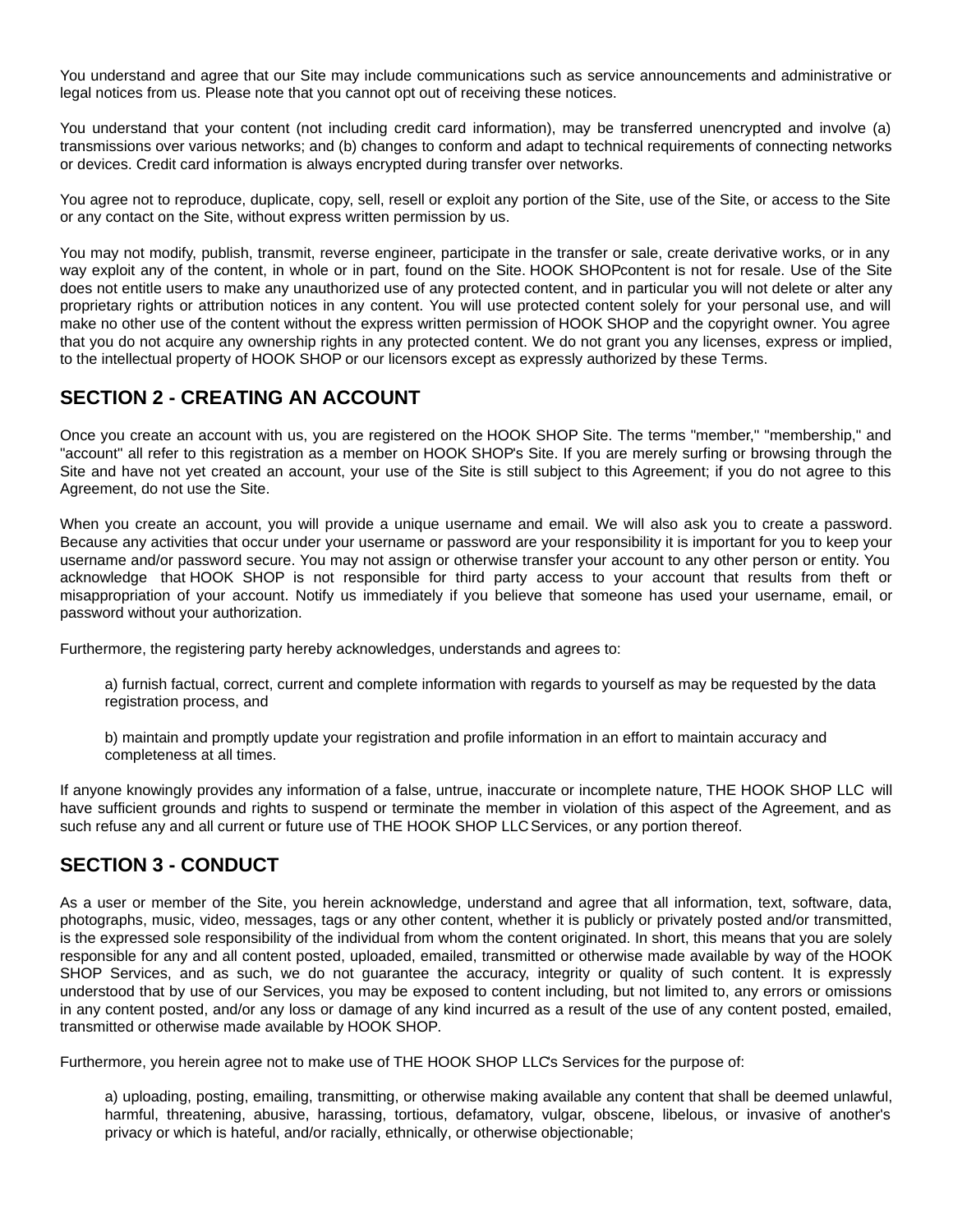b) causing harm to minors in any manner whatsoever;

c) impersonating any individual or entity, including, but not limited to, any HOOK SHOP officials, forum leaders, guides or hosts or falsely stating or otherwise misrepresenting any affiliation with an individual or entity;

d) forging captions, headings or titles or otherwise offering any content that you personally have no right to pursuant to any law nor having any contractual or fiduciary relationship with;

e) uploading, posting, emailing, transmitting or otherwise offering any such content that may infringe upon any patent, copyright, trademark, or any other proprietary or intellectual rights of any other party;

f) uploading, posting, emailing, transmitting or otherwise offering any content that you do not personally have any right to offer pursuant to any law or in accordance with any contractual or fiduciary relationship;

g) uploading, posting, emailing, transmitting, or otherwise offering any unsolicited or unauthorized advertising, promotional flyers, "junk mail," "spam," or any other form of solicitation, except in any such areas that may have been designated for such purpose;

h) uploading, posting, emailing, transmitting, or otherwise offering any source that may contain a software virus or other computer code, any files and/or programs which have been designed to interfere, destroy and/or limit the operation of any computer software, hardware, or telecommunication equipment;

i) disrupting the normal flow of communication, or otherwise acting in any manner that would negatively affect other users' ability to participate in any real time interactions;

j) interfering with or disrupting any THE HOOK SHOP LLCServices, servers and/or networks that may be connected or related to our website, including, but not limited to, the use of any device software and/or routine to bypass the robot exclusion headers;

k) intentionally or unintentionally violating any local, state, federal, national or international law, including, but not limited to, rules, guidelines, and/or regulations decreed by the U.S. Securities and Exchange Commission, in addition to any rules of any nation or other securities exchange, that would include without limitation, the New York Stock Exchange, the American Stock Exchange, or the NASDAQ, and any regulations having the force of law;

l) providing informational support or resources, concealing and/or disguising the character, location, and or source to any organization delegated by the United States government as a "foreign terrorist organization" in accordance to Section 219 of the Immigration Nationality Act;

m) "stalking" or with the intent to otherwise harass another individual; and/or

n) collecting or storing of any personal data relating to any other member or user in connection with the prohibited conduct and/or activities which have been set forth in the aforementioned paragraphs.

THE HOOK SHOP LLC herein reserves the right to pre-screen, refuse and/or delete any content currently available through our Services. In addition, we reserve the right to remove and/or delete any such content that would violate the Terms or which would otherwise be considered offensive to other visitors, users and/or members.

THE HOOK SHOP LLC herein reserves the right to access, preserve and/or disclose member account information and/or content if it is requested to do so by law or in good faith belief that any such action is deemed reasonably necessary for:

a) compliance with any legal process;

b) enforcement of the Terms;

c) responding to any claim that therein contained content is in violation of the rights of any third party;

d) responding to requests for customer service; or

e) protecting the rights, property or the personal safety of THE HOOK SHOP LLC, its visitors, users and members, including the general public.

THE HOOK SHOP LLC herein reserves the right to include the use of security components that may permit digital information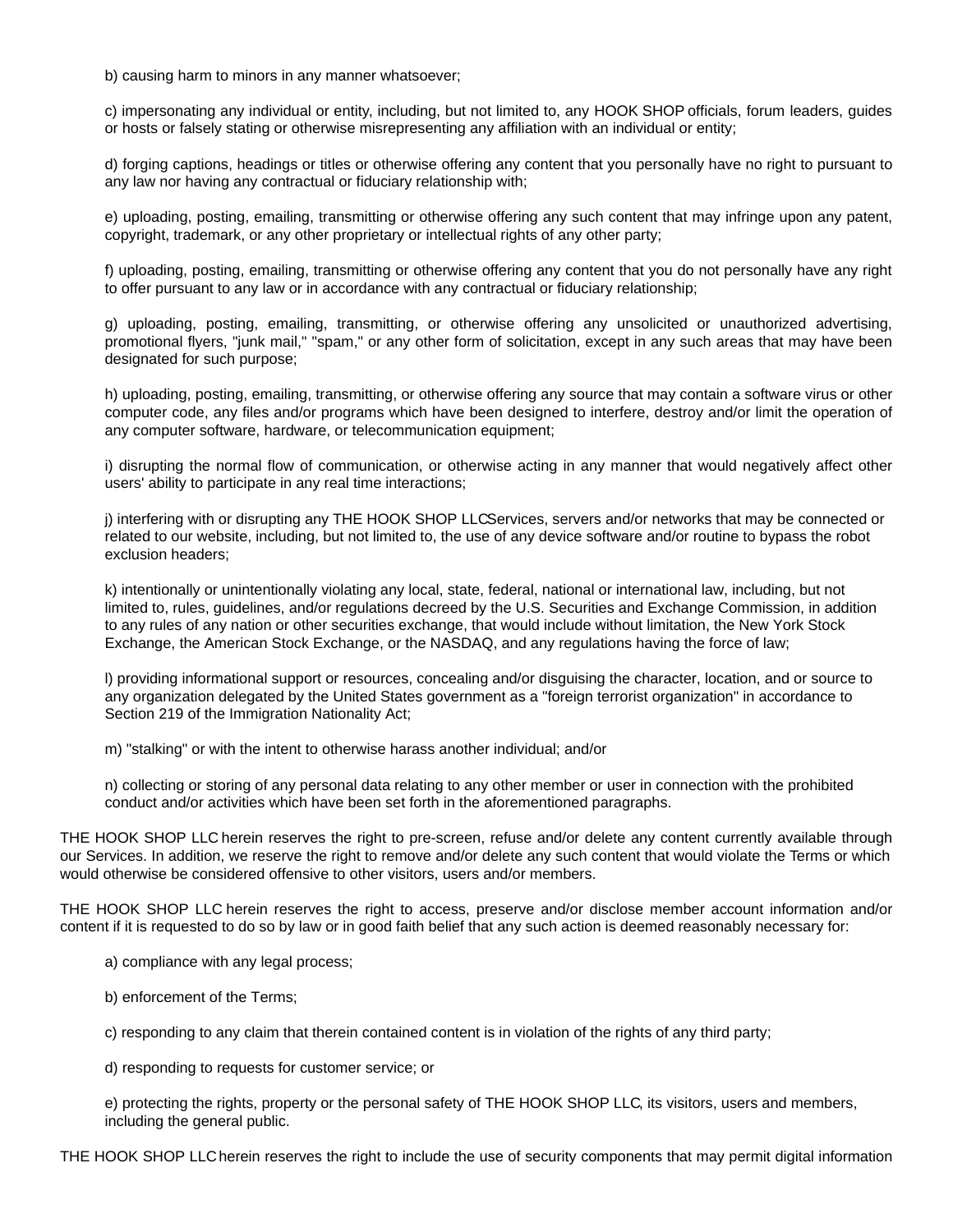or material to be protected, and that such use of information and/or material is subject to usage guidelines and regulations established by THE HOOK SHOP LLC or any other content providers supplying content services to THE HOOK SHOP LLC. You are hereby prohibited from making any attempt to override or circumvent any of the embedded usage rules in our Services. Furthermore, unauthorized reproduction, publication, distribution, or exhibition of any information or materials supplied by our Services, despite whether done so in whole or in part, is expressly prohibited.

# **SECTION 4 - GLOBAL USE; EXPORT/IMPORT COMPLIANCE**

Due to the global nature of the internet, through the use of our network you hereby agree to comply with all local rules relating to online conduct and that which is considered acceptable content. Uploading, posting and/or transferring of software, technology and other technical data may be subject to the export and import laws of the United States and possibly other countries. Through the use of our network, you thus agree to comply with all applicable export and import laws, statutes and regulations, including, but not limited to, the Export Administration Regulations (http://www.access.gpo.gov/bis/ear/ear\_data.html), as well as the sanctions control program of the United States (http://www.treasury.gov/resource-center/sanctions/Programs/Pages/Programs.aspx). Furthermore, you state and pledge that you:

a) are not on the list of prohibited individuals which may be identified on any government export exclusion report (http://www.bis.doc.gov/complianceandenforcement/liststocheck.htm) nor a member of any other government which may be part of an export-prohibited country identified in applicable export and import laws and regulations;

b) agree not to transfer any software, technology or any other technical data through the use of our network Services to any export-prohibited country;

c) agree not to use our website network Services for any military, nuclear, missile, chemical or biological weaponry end uses that would be a violation of the U.S. export laws; and

d) agree not to post, transfer nor upload any software, technology or any other technical data which would be in violation of the U.S. or other applicable export and/or import laws.

# **SECTION 5 - SUBMITTED CONTENT**

THE HOOK SHOP LLC shall not lay claim to ownership of any content submitted by any visitor, member, or user, nor make such content available for inclusion on our website Services. Therefore, you hereby grant and allow for THE HOOK SHOP LLC the below listed worldwide, royalty-free and non-exclusive licenses, as applicable:

a) The content submitted or made available for inclusion on the publicly accessible areas of THE HOOK SHOP LLC's Sites, the license provided to permit to use, distribute, reproduce, modify, adapt, publicly perform and/or publicly display said Content on our network Services is for the sole purpose of providing and promoting the specific area to which this content was placed and/or made available for viewing. This license shall be available so long as you are a member of THE HOOK SHOP LLC's sites, and shall terminate at such time when you elect to discontinue your membership.

b) Photos, audio, video and/or graphics submitted or made available for inclusion on the publicly accessible areas of THE HOOK SHOP LLC's sites, the license provided to permit to use, distribute, reproduce, modify, adapt, publicly perform and/or publicly display said Content on our network Services are for the sole purpose of providing and promoting the specific area in which this content was placed and/or made available for viewing. This license shall be available so long as you are a member of THE HOOK SHOP LLC's sites and shall terminate at such time when you elect to discontinue your membership.

c) For any other content submitted or made available for inclusion on the publicly accessible areas of THE HOOK SHOP LLC's sites, the continuous, binding and completely sub-licensable license which is meant to permit to use, distribute, reproduce, modify, adapt, publish, translate, publicly perform and/or publicly display said content, whether in whole or in part, and the incorporation of any such Content into other works in any arrangement or medium current used or later developed.

Those areas which may be deemed "publicly accessible" areas of THE HOOK SHOP LLC's Sites are those such areas of our network properties which are meant to be available to the general public, and which would include message boards and groups that are openly available to both users and members. However, those areas which are not open to the public, and thus available to members only, would include our mail system and instant messaging.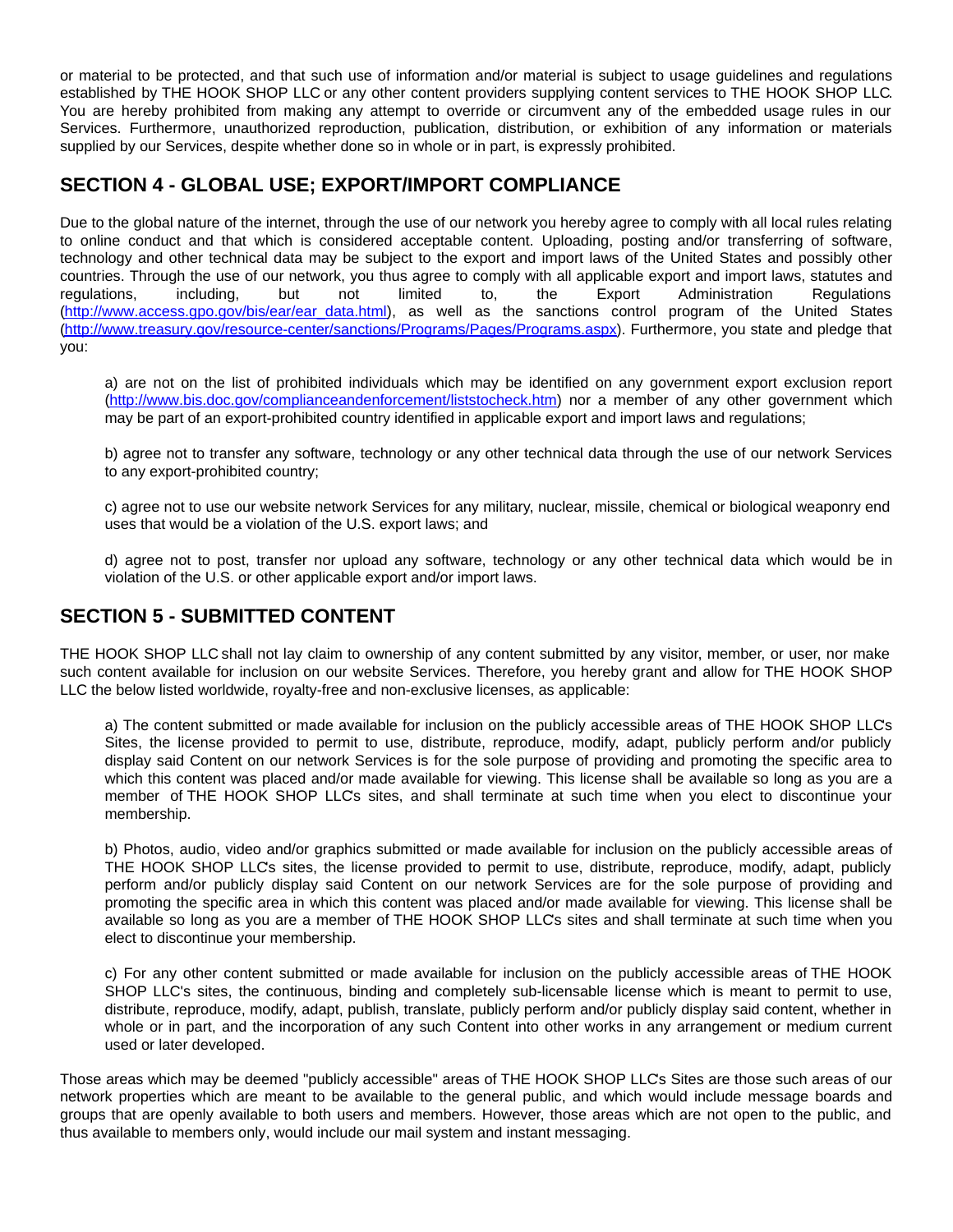#### **CONTRIBUTIONS TO COMPANY WEBSITE**

THE HOOK SHOP LLC may provide an area for our user and members to contribute feedback to our website. When you submit ideas, documents, suggestions and/or proposals ("**Contributions**") to our site, you acknowledge and agree that:

a) your contributions do not contain any type of confidential or proprietary information;

b) HOOK SHOP shall not be liable or under any obligation to ensure or maintain confidentiality, expressed or implied, related to any Contributions;

c) HOOK SHOP shall be entitled to make use of and/or disclose any such Contributions in any such manner as they may see fit;

d) the contributor's Contributions shall automatically become the sole property of HOOK SHOP; and

e) HOOK SHOP is under no obligation to either compensate or provide any form of reimbursement in any manner or nature.

#### **SECTION 6 - INDEMNITY**

All users and/or members agree to insure and hold THE HOOK SHOP LLC, our subsidiaries, affiliates, agents, employees, officers, partners and/or licensors blameless or not liable for any claim or demand, which may include, but is not limited to, reasonable attorney fees made by any third party which may arise from any content a member or user of our Site may submit, post, modify, transmit or otherwise make available through our Services, the use of HOOK SHOP Services or your connection with these Services, your violations of the Terms of Service and/or your violation of any such rights of another person.

# **SECTION 7 - COMMERCIAL REUSE OF SERVICES**

The member or user herein agrees not to replicate, duplicate, copy, trade, sell, resell nor exploit for any commercial reason any part, use of, or access to HOOK SHOP's sites.

# **SECTION 8 - MODIFICATIONS**

THE HOOK SHOP LLCreserves the right at any time it may deem fit, to modify, alter and or discontinue, whether temporarily or permanently, our service, or any part thereof, with or without prior notice. In addition, we shall not be held liable to you or to any third party for any such alteration, modification, suspension and/or discontinuance of our Services, or any part thereof.

# **SECTION 9 - TERMINATION**

As a member of www.meathookus.com, you may cancel or terminate your account, associated email address and/or access to our Services by submitting a cancellation or termination request to .

As a member, you agree that THE HOOK SHOP LLC may, without any prior written notice, immediately suspend, terminate, discontinue and/or limit your account, any email associated with your account, and access to any of our Services. The cause for such termination, discontinuance, suspension and/or limitation of access shall include, but is not limited to:

- a) any breach or violation of our Terms or any other incorporated agreement, regulation and/or guideline;
- b) by way of requests from law enforcement or any other governmental agencies;
- c) the discontinuance, alteration and/or material modification to our Services, or any part thereof;
- d) unexpected technical or security issues and/or problems;
- e) any extended periods of inactivity;
- f) any engagement by you in any fraudulent or illegal activities; and/or

g) the nonpayment of any associated fees that may be owed by you in connection with your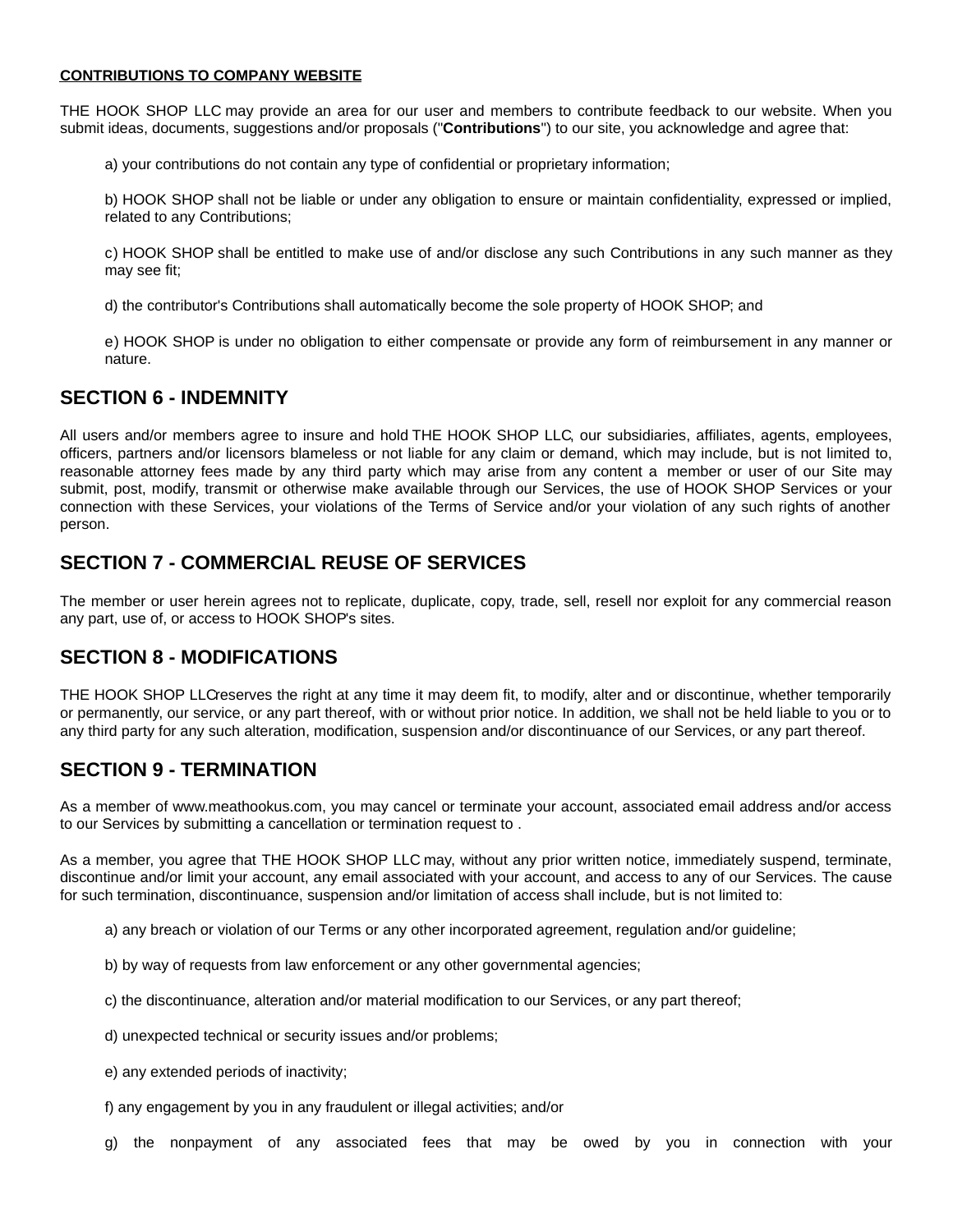www.meathookus.com account Services.

Furthermore, you herein agree that any and all terminations, suspensions, discontinuances, and or limitations of access for cause shall be made at our sole discretion and that we shall not be liable to you or any other third party with regards to the termination of your account, associated email address and/or access to any of our Services.

The termination of your account with www.meathookus.com shall include any and/or all of the following:

a) the removal of any access to all or part of the Services offered within www.meathookus.com;

b) the deletion of your password and any and all related information, files, and any such content that may be associated with or inside your account, or any part thereof; and

c) the barring of any further use of all or part of our Services.

### **SECTION 10 - LINKS**

Either THE HOOK SHOP LLC or any third parties may provide links to other websites and/or resources. Thus, you acknowledge and agree that we are not responsible for the availability of any such external sites or resources, and as such, we do not endorse nor are we responsible or liable for any content, products, advertising or any other materials, on or available from such third-party sites or resources. Furthermore, you acknowledge and agree that THE HOOK SHOP LLC shall not be responsible or liable, directly or indirectly, for any such damage or loss which may be a result of, caused or allegedly to be caused by or in connection with the use of or the reliance on any such content, goods or Services made available on or through any such site or resource.

### **SECTION 11 - PROPRIETARY RIGHTS**

You do hereby acknowledge and agree that THE HOOK SHOP LLC's Services and any essential software that may be used in connection with our Services ("Software") shall contain proprietary and confidential material that is protected by applicable intellectual property rights and other laws. Furthermore, you herein acknowledge and agree that any Content which may be contained in any advertisements or information presented by and through our Services or by advertisers is protected by copyrights, trademarks, patents or other proprietary rights and laws. Therefore, except for that which is expressly permitted by applicable law or as authorized by THE HOOK SHOP LLC or such applicable licensor, you agree not to alter, modify, lease, rent, loan, sell, distribute, transmit, broadcast, publicly perform and/or created any plagiaristic works which are based on THE HOOK SHOP LLC Services (e.g. Content or Software), in whole or part.

THE HOOK SHOP LLC hereby grants you a personal, non-transferable and non-exclusive right and/or license to make use of the object code or our Software on a single computer, as long as you do not, and shall not, allow any third party to duplicate, alter, modify, create or plagiarize work from, reverse engineer, reverse assemble or otherwise make an attempt to locate or discern any source code, sell, assign, sublicense, grant a security interest in and/or otherwise transfer any such right in the Software. Furthermore, you do herein agree not to alter or change the Software in any manner, nature or form, and as such, not to use any modified versions of the Software, including and without limitation, for the purpose of obtaining unauthorized access to our Services. Lastly, you also agree not to access or attempt to access our Services through any means other than through the interface which is provided by THE HOOK SHOP LLC for use in accessing our Services.

# **SECTION 12 - WARRANTY DISCLAIMERS**

YOU HEREIN EXPRESSLY ACKNOWLEDGE AND AGREE THAT:

a) THE USE OF THE HOOK SHOP LLC SERVICES AND SOFTWARE ARE AT THE SOLE RISK BY YOU. OUR SERVICES AND SOFTWARE SHALL BE PROVIDED ON AN "AS IS" AND/OR "AS AVAILABLE" BASIS. THE HOOK SHOP LLC AND OUR SUBSIDIARIES, AFFILIATES, OFFICERS, EMPLOYEES, AGENTS, PARTNERS AND LICENSORS EXPRESSLY DISCLAIM ANY AND ALL WARRANTIES OF ANY KIND WHETHER EXPRESSED OR IMPLIED, INCLUDING, BUT NOT LIMITED TO ANY IMPLIED WARRANTIES OF TITLE, MERCHANTABILITY, FITNESS FOR A PARTICULAR PURPOSE AND NON-INFRINGEMENT.

b ) THE HOOK SHOP LLC AND OUR SUBSIDIARIES, OFFICERS, EMPLOYEES, AGENTS, PARTNERS AND LICENSORS MAKE NO SUCH WARRANTIES THAT (i) THE HOOK SHOP LLC SERVICES OR SOFTWARE WILL MEET YOUR REQUIREMENTS; (ii) THE HOOK SHOP LLC SERVICES OR SOFTWARE SHALL BE UNINTERRUPTED, TIMELY, SECURE OR ERROR-FREE; (iii) THAT SUCH RESULTS WHICH MAY BE OBTAINED FROM THE USE OF THE THE HOOK SHOP LLC SERVICES OR SOFTWARE WILL BE ACCURATE OR RELIABLE;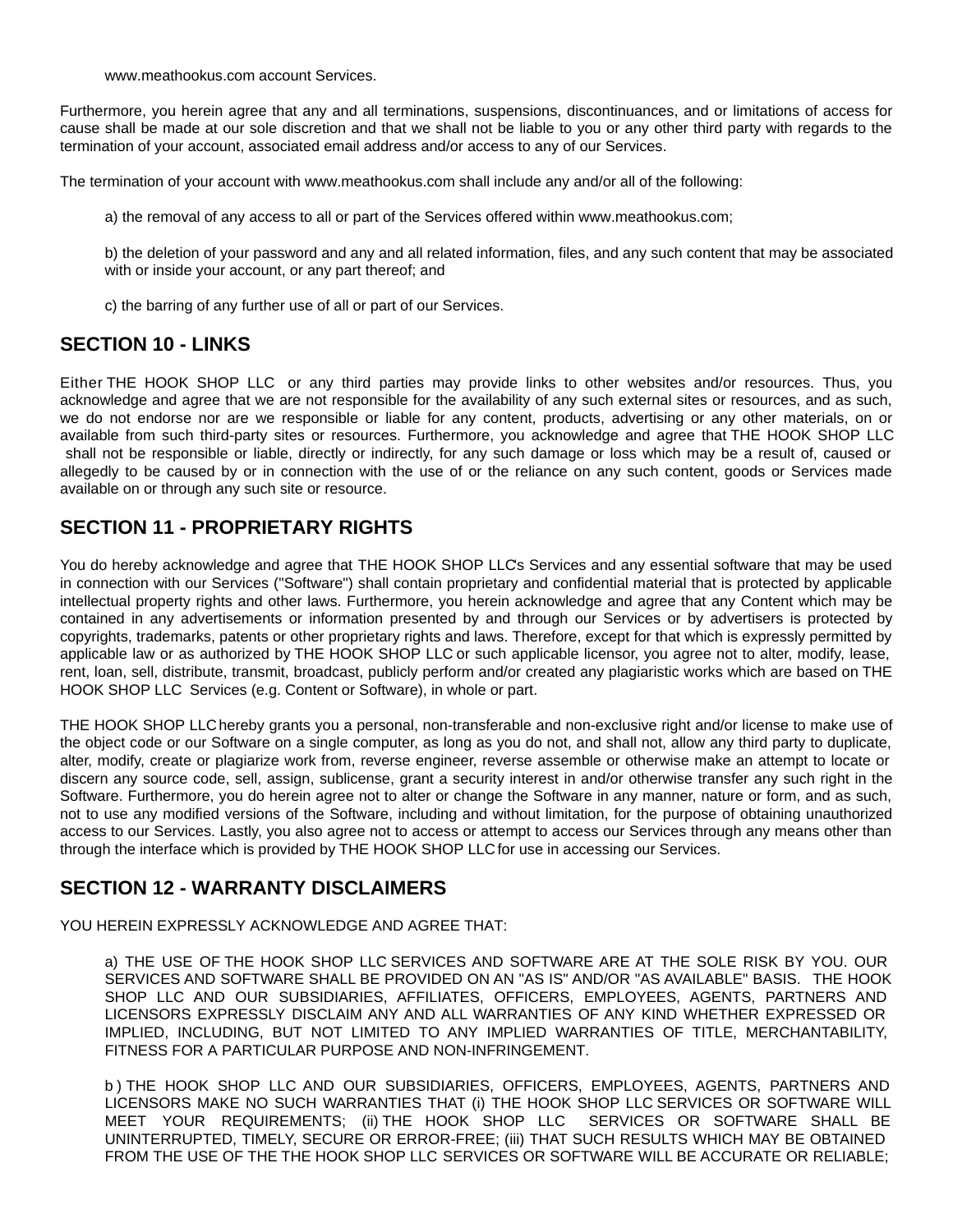(iv) QUALITY OF ANY PRODUCTS, SERVICES, ANY INFORMATION OR OTHER MATERIAL WHICH MAY BE PURCHASED OR OBTAINED BY YOU THROUGH OUR SERVICES OR SOFTWARE WILL MEET YOUR EXPECTATIONS; AND (v) THAT ANY SUCH ERRORS CONTAINED IN THE SOFTWARE SHALL BE CORRECTED.

c) ANY INFORMATION OR MATERIAL DOWNLOADED OR OTHERWISE OBTAINED BY WAY OF THE HOOK SHOP LLC SERVICES OR SOFTWARE SHALL BE ACCESSED BY YOUR SOLE DISCRETION AND SOLE RISK, AND AS SUCH YOU SHALL BE SOLELY RESPONSIBLE FOR AND HEREBY WAIVE ANY AND ALL CLAIMS AND CAUSES OF ACTION WITH RESPECT TO ANY DAMAGE TO YOUR COMPUTER AND/OR INTERNET ACCESS, DOWNLOADING AND/OR DISPLAYING, OR FOR ANY LOSS OF DATA THAT COULD RESULT FROM THE DOWNLOAD OF ANY SUCH INFORMATION OR MATERIAL.

d) NO ADVICE AND/OR INFORMATION, DESPITE WHETHER WRITTEN OR ORAL, THAT MAY BE OBTAINED BY YOU FROM THE HOOK SHOP LLC OR BY WAY OF OR FROM OUR SERVICES OR SOFTWARE SHALL CREATE ANY WARRANTY NOT EXPRESSLY STATED IN THE TERMS.

e) A SMALL PERCENTAGE OF SOME USERS MAY EXPERIENCE SOME DEGREE OF EPILEPTIC SEIZURE WHEN EXPOSED TO CERTAIN LIGHT PATTERNS OR BACKGROUNDS THAT MAY BE CONTAINED ON A COMPUTER SCREEN OR WHILE USING OUR SERVICES. CERTAIN CONDITIONS MAY INDUCE A PREVIOUSLY UNKNOWN CONDITION OR UNDETECTED EPILEPTIC SYMPTOM IN USERS WHO HAVE SHOWN NO HISTORY OF ANY PRIOR SEIZURE OR EPILEPSY. SHOULD YOU, ANYONE YOU KNOW OR ANYONE IN YOUR FAMILY HAVE AN EPILEPTIC CONDITION, PLEASE CONSULT A PHYSICIAN IF YOU EXPERIENCE ANY OF THE FOLLOWING SYMPTOMS WHILE USING OUR SERVICES: DIZZINESS, ALTERED VISION, EYE OR MUSCLE TWITCHES, LOSS OF AWARENESS, DISORIENTATION, ANY INVOLUNTARY MOVEMENT, OR CONVULSIONS.

#### **SECTION 13 - LIMITATION OF LIABILITY**

YOU EXPLICITLY ACKNOWLEDGE, UNDERSTAND AND AGREE THAT THE HOOK SHOP LLC AND OUR SUBSIDIARIES, AFFILIATES, OFFICERS, EMPLOYEES, AGENTS, PARTNERS AND LICENSORS SHALL NOT BE LIABLE TO YOU FOR ANY PUNITIVE, INDIRECT, INCIDENTAL, SPECIAL, CONSEQUENTIAL OR EXEMPLARY DAMAGES, INCLUDING, BUT NOT LIMITED TO, DAMAGES WHICH MAY BE RELATED TO THE LOSS OF ANY PROFITS, GOODWILL, USE, DATA AND/OR OTHER INTANGIBLE LOSSES, EVEN THOUGH WE MAY HAVE BEEN ADVISED OF SUCH POSSIBILITY THAT SAID DAMAGES MAY OCCUR, AND RESULT FROM:

- a) THE USE OR INABILITY TO USE OUR SERVICE;
- b) THE COST OF PROCURING SUBSTITUTE GOODS AND SERVICES;
- c) UNAUTHORIZED ACCESS TO OR THE ALTERATION OF YOUR TRANSMISSIONS AND/OR DATA;
- d) STATEMENTS OR CONDUCT OF ANY SUCH THIRD PARTY ON OUR SERVICE;
- e) AND ANY OTHER MATTER WHICH MAY BE RELATED TO OUR SERVICE.

#### **SECTION 14 - RELEASE**

In the event you have a dispute, you agree to release THE HOOK SHOP LLC(and its officers, directors, employees, agents, parent subsidiaries, affiliates, co-branders, partners and any other third parties) from claims, demands and damages (actual and consequential) of every kind and nature, known and unknown, suspected or unsuspected, disclosed and undisclosed, arising out of or in any way connected to such dispute.

#### **SECTION 15 - NOTICE**

THE HOOK SHOP LLC may furnish you with notices, including those with regards to any changes to the Terms, including but not limited to email, regular mail, MMS or SMS, text messaging, postings on our website Services, or other reasonable means currently known or any which may be herein after developed. Any such notices may not be received if you violate any aspects of the Terms by accessing our Services in an unauthorized manner. Your acceptance of this Agreement constitutes your agreement that you are deemed to have received any and all notices that would have been delivered had you accessed our Services in an authorized manner.

# **SECTION 16 - INTELLECTUAL PROPERTY RIGHTS**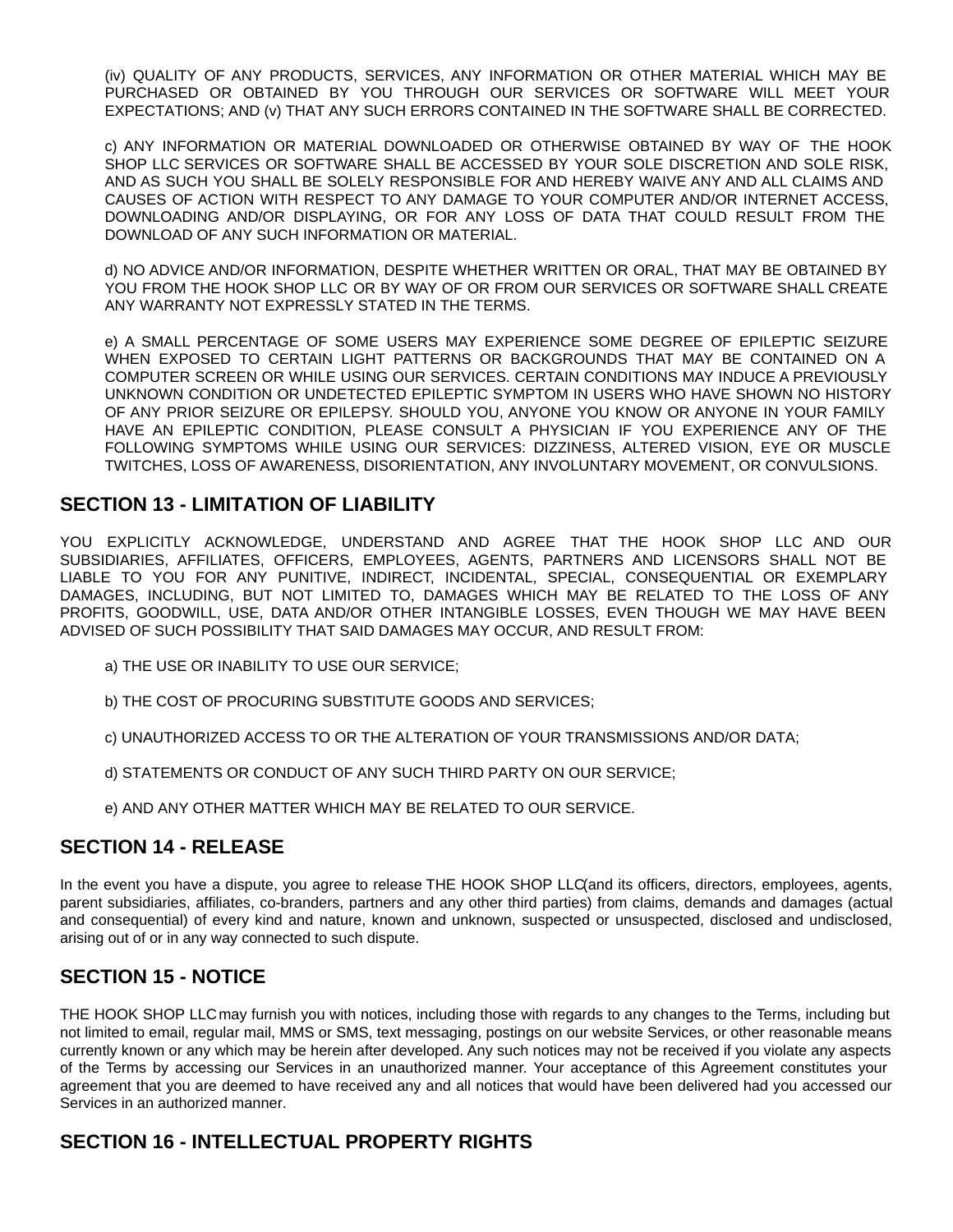You herein acknowledge, understand and agree that all of the THE HOOK SHOP LLCtrademarks, copyright, trade name, service marks, and other THE HOOK SHOP LLClogos and any brand features, and/or product and service names are trademarks and as such, are and shall remain the property of THE HOOK SHOP LLC. You herein agree not to display and/or use in any manner the THE HOOK SHOP LLClogo or marks without obtaining THE HOOK SHOP LLC's prior written consent.

THE HOOK SHOP LLC will always respect the intellectual property of others, and we ask that all of our users do the same. With regards to appropriate circumstances and at its sole discretion, THE HOOK SHOP LLC may disable and/or terminate the accounts of any user who violates our Terms and/or infringes the rights of others. If you feel that your work has been duplicated in such a way that would constitute copyright infringement, or if you believe your intellectual property rights have been otherwise violated, you should provide to us the following information:

a) The electronic or the physical signature of the individual that is authorized on behalf of the owner of the copyright or other intellectual property interest;

b) A description of the copyrighted work or other intellectual property that you believe has been infringed upon;

c) A description of the location of the site which you allege has been infringing upon your work;

d) Your physical address, telephone number, and email address;

e) A statement, in which you state that the alleged and disputed use of your work is not authorized by the copyright owner, its agents or the law;

f) And finally, a statement, made under penalty of perjury, that the aforementioned information in your notice is truthful and accurate, and that you are the copyright or intellectual property owner, representative or agent authorized to act on the copyright or intellectual property owner's behalf.

The THE HOOK SHOP LLC agent for notice of claims of copyright or other intellectual property infringement can be contacted as follows:

Mailing Address: THE HOOK SHOP LLC Attn: Copyright Agent 296 Main St Morrison, Missouri 65061

Telephone: 5732947340 Fax: 5732947340 Email: RICK@MEATHOOKUS.COM

# **SECTION 17 - ENTIRE AGREEMENT**

This Agreement constitutes the entire agreement between you and THE HOOK SHOP LLCand shall govern the use of our Services, superseding any prior version of this Agreement between you and us with respect to THE HOOK SHOP LLC Services. You may also be subject to additional terms and conditions that may apply when you use or purchase certain other THE HOOK SHOP LLC Services, affiliate Services, third-party content or third-party software.

# **SECTION 18 - CHOICE OF LAW AND FORUM**

It is at the mutual agreement of both you and THE HOOK SHOP LLC with regard to the Agreement that the relationship between the parties shall be governed by the laws of the state of Missouri without regard to its conflict of law provisions and that any and all claims, causes of action and/or disputes, arising out of or relating to the Agreement, or the relationship between you and THE HOOK SHOP LLC, shall be filed within the courts having jurisdiction within the County of GASCONADE, Missouri or the U.S. District Court located in said state. You and THE HOOK SHOP LLC agree to submit to the jurisdiction of the courts as previously mentioned, and agree to waive any and all objections to the exercise of jurisdiction over the parties by such courts and to venue in such courts.

# **SECTION 19 - WAIVER AND SEVERABILITY OF TERMS**

At any time, should THE HOOK SHOP LLC fail to exercise or enforce any right or provision of the Agreement, such failure